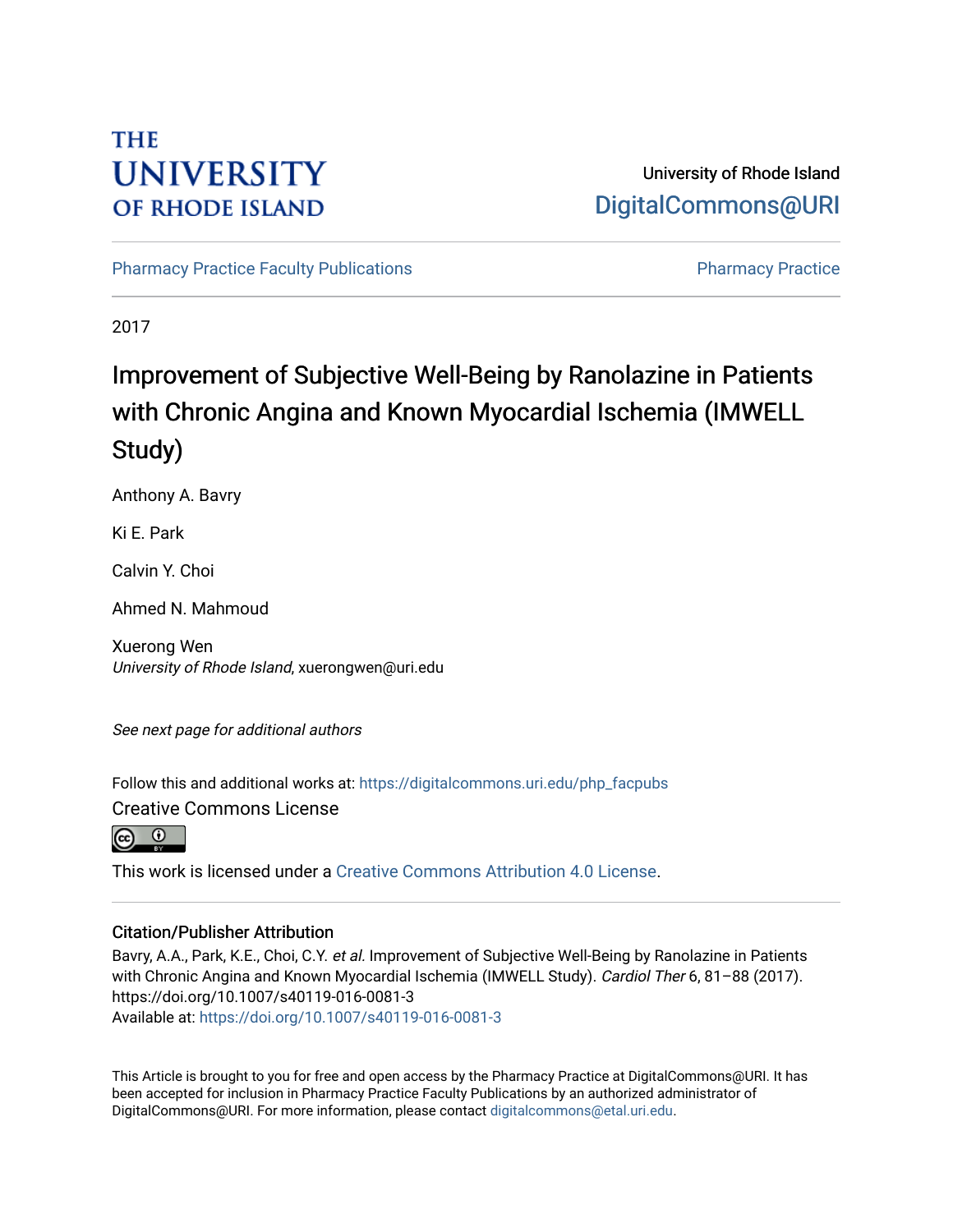## Authors

Anthony A. Bavry, Ki E. Park, Calvin Y. Choi, Ahmed N. Mahmoud, Xuerong Wen, and Islamd Y. Elgendy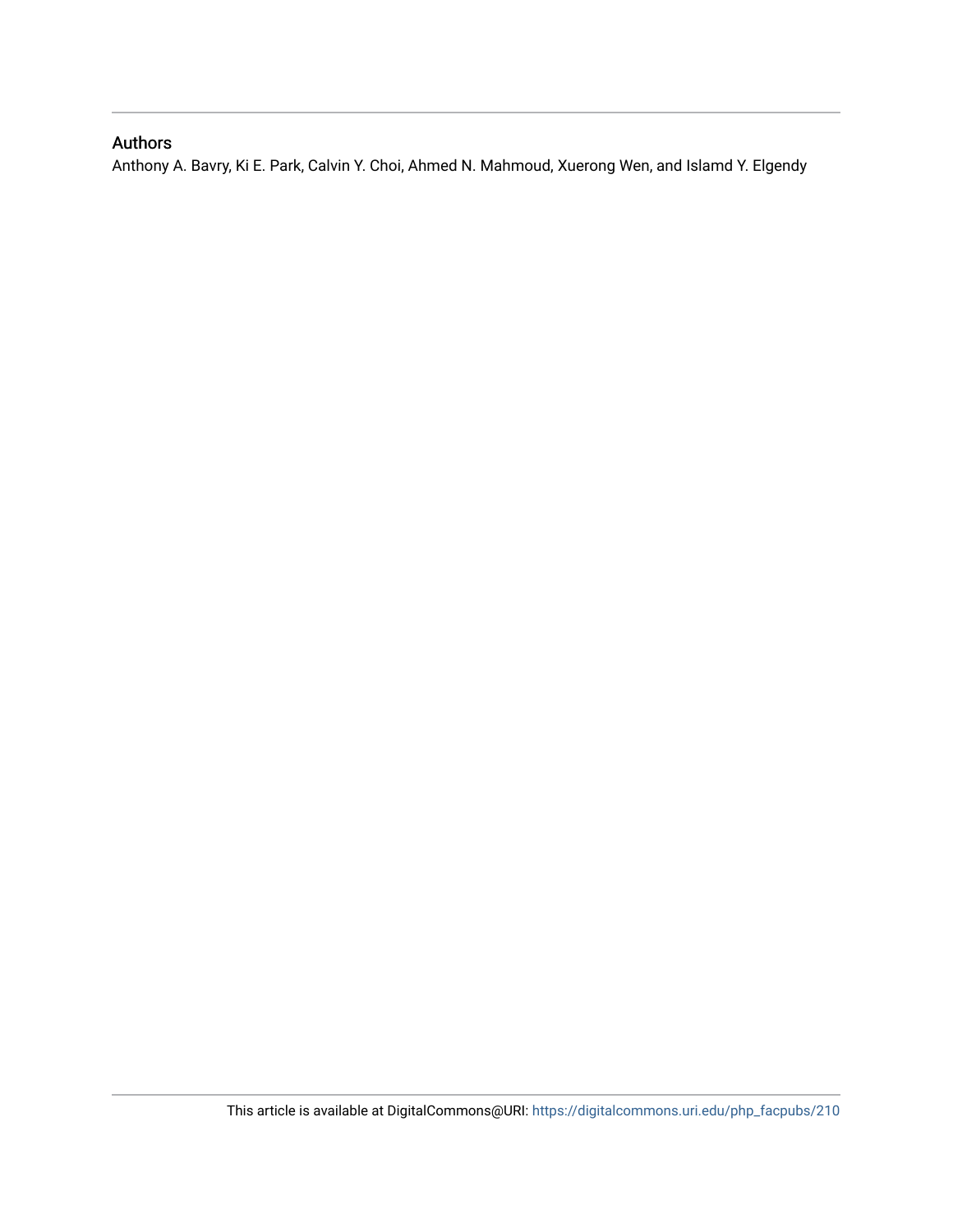ORIGINAL RESEARCH



## Improvement of Subjective Well-Being by Ranolazine in Patients with Chronic Angina and Known Myocardial Ischemia (IMWELL Study)

Anthony A. Bavry · Ki E. Park · Calvin Y. Choi · Ahmed N. Mahmoud · Xuerong Wen . Islam Y. Elgendy

Received: November 18, 2016 / Published online: January 2, 2017 © The Author(s) 2016. This article is published with open access at Springerlink.com

#### ABSTRACT

Introduction: We aimed to assess if ranolazine would improve angina symptoms among patients with documented myocardial ischemia.

Methods: Eligible subjects had chronic stable angina and at least one coronary stenosis with fractional flow reserve (FFR)  $0.80$  or at least one chronic total occlusion (CTO) without attempted revascularization. Subjects were randomized to oral ranolazine 500 mg twice daily for 1 week, then ranolazine 1000 mg twice daily for 15 weeks versus matching placebo. The primary end point was

Enhanced content To view enhanced content for this article go to [www.medengine.com/Redeem/](http://www.medengine.com/Redeem/3F47F06008C8FE80) [3F47F06008C8FE80.](http://www.medengine.com/Redeem/3F47F06008C8FE80)

A. A. Bavry (⊠) · K. E. Park · C. Y. Choi · A. N. Mahmoud - X. Wen - I. Y. Elgendy Department of Medicine, University of Florida, Gainesville, FL, USA e-mail: anthony.bavry@va.gov

A. A. Bavry - K. E. Park - C. Y. Choi North Florida/South Georgia Veterans Health System, Gainesville, FL, USA

#### X. Wen

Health Outcomes, College of Pharmacy, University of Rhode Island, Kingston, RI, USA

change in angina at 16 weeks as assessed by the Seattle Angina Questionnaire (SAQ).

Results: Between September 2014 and January 2016, 25 subjects were randomized to ranolazine versus 25 to placebo. The most common reason for eligibility was CTO (72%), while the remainder had myocardial ischemia documented by low FFR. The mean FFR was  $0.57 \pm 0.12$ . Sixty-eight percent of subjects were on two or more anti-angina medications at baseline. Study medication was discontinued in 32% (eight of 25) of the ranolazine group versus 36% (nine of 25) of the placebo group. By intention-to-treat, 46 subjects had baseline and follow-up SAQ data completed. Ranolazine was not associated with an improvement in angina compared with placebo at 16 weeks. The results were similar among 33 subjects that completed study medication. The incidence of ischemia-driven hospitalization or catheterization was 12% (three of 25) of the ranolazine group versus 20% (five of 25) in the placebo group ( $p > 0.05$ ).

Conclusions: In subjects with chronic stable angina and documented myocardial ischemia, ranolazine did not improve angina symptoms at 16 weeks.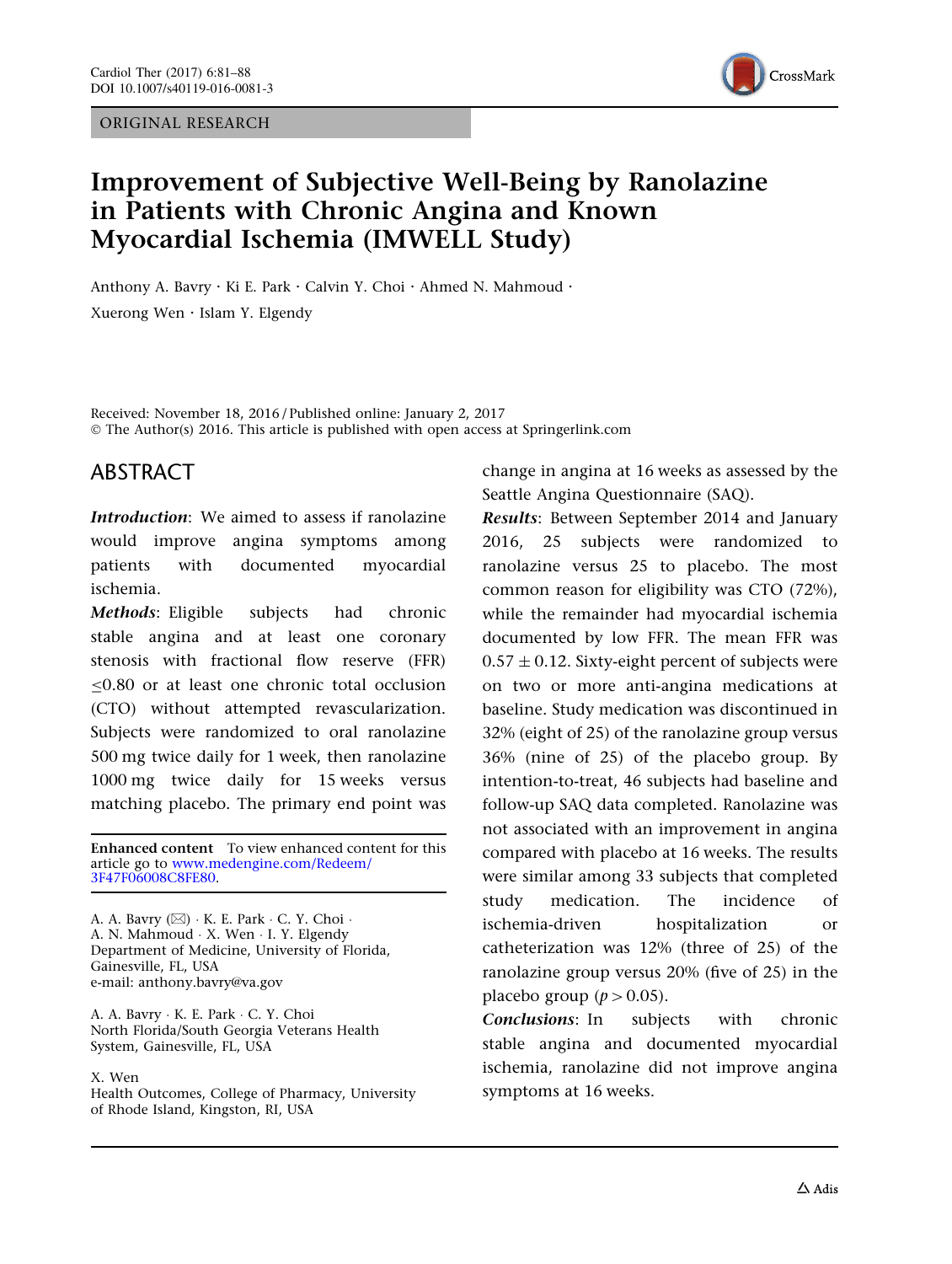#### Funding: Gilead.

Clinical trial registration: The study was registered at ClinicalTrials.gov (NCT02265796).

Keywords: Angina; Coronary artery disease; Ranolazine; Randomized controlled trial; Revascularization; Stable

## INTRODUCTION

Revascularization by percutaneous coronary intervention (PCI) or coronary artery bypass grafting (CABG) is feasible for the majority of patients with symptomatic ischemic heart disease, with resolution of their symptoms. However, many of these patients continue to have angina symptoms due to residual ischemia, which can result in repeat revascularizations and adverse cardiovascular events [\[1](#page-8-0), [2\]](#page-8-0). Ranolazine is an anti-ischemia/ anti-angina medication that inhibits the late sodium current but does not affect the heart rate or blood pressure [\[3](#page-8-0)]. Ranolazine was associated with a reduction in recurrent ischemia among patients with acute coronary syndrome and history of angina [\[4](#page-8-0)]. In the Ranolazine for Incomplete Vessel Revascularization Post-Percutaneous Coronary Intervention (RIVER-PCI) multicenter randomized trial, ranolazine failed to reduce ischemia-driven hospitalization or ischemia-driven revascularization in chronic angina patients with incomplete revascularization [[5](#page-8-0)]. However, incomplete revascularization was assessed angiographically, which is known to only modestly correlate with underlying myocardial ischemia [[6](#page-8-0), [7](#page-8-0)].

Therefore, we aimed to assess whether ranolazine would improve angina symptoms and subjective well-being among patients with documented myocardial ischemia, defined by either low fractional flow reserve (FFR) or presence of a chronic total occlusion (CTO), and who did not undergo revascularization.

## **METHODS**

#### Study Design and Selection Criteria

This was a randomized single-center trial that enrolled subjects at least 18 years of age who were referred for catheterization for evaluation of angina, fatigue, or shortness of breath. This investigator initiated study was sponsored by Gilead Sciences. In addition to symptoms compatible with chronic stable angina, we required the following: (1) at least one borderline coronary stenosis with documented myocardial ischemia by FFR  $(<0.8)$  or at least one CTO, and (2) no attempted revascularization of the ischemic artery. CTO was defined as an occlusion in a  $\geq 2$  mm epicardial coronary artery in which distal flow was provided by antegrade or retrograde collaterals. An occlusion which was supplied by a patent bypass graft was not considered a CTO. The assumed FFR value of a CTO was 0.5 [\[8](#page-8-0)]. The decision not to revascularize an ischemic lesion was left to individual operator discretion, but included the following reasons: patient preference for initial medical therapy, lesion characteristics that increased the risk for restenosis (diffuse disease in a small vessel), or characteristics that increased the risk for procedural complication (severe calcification, excessive angulation/tortuosity, or inability to protect a bifurcation lesion). The following patients were excluded; coronary revascularization within the index procedure or planned in the next month, acute coronary syndrome or cardiogenic shock, use of strong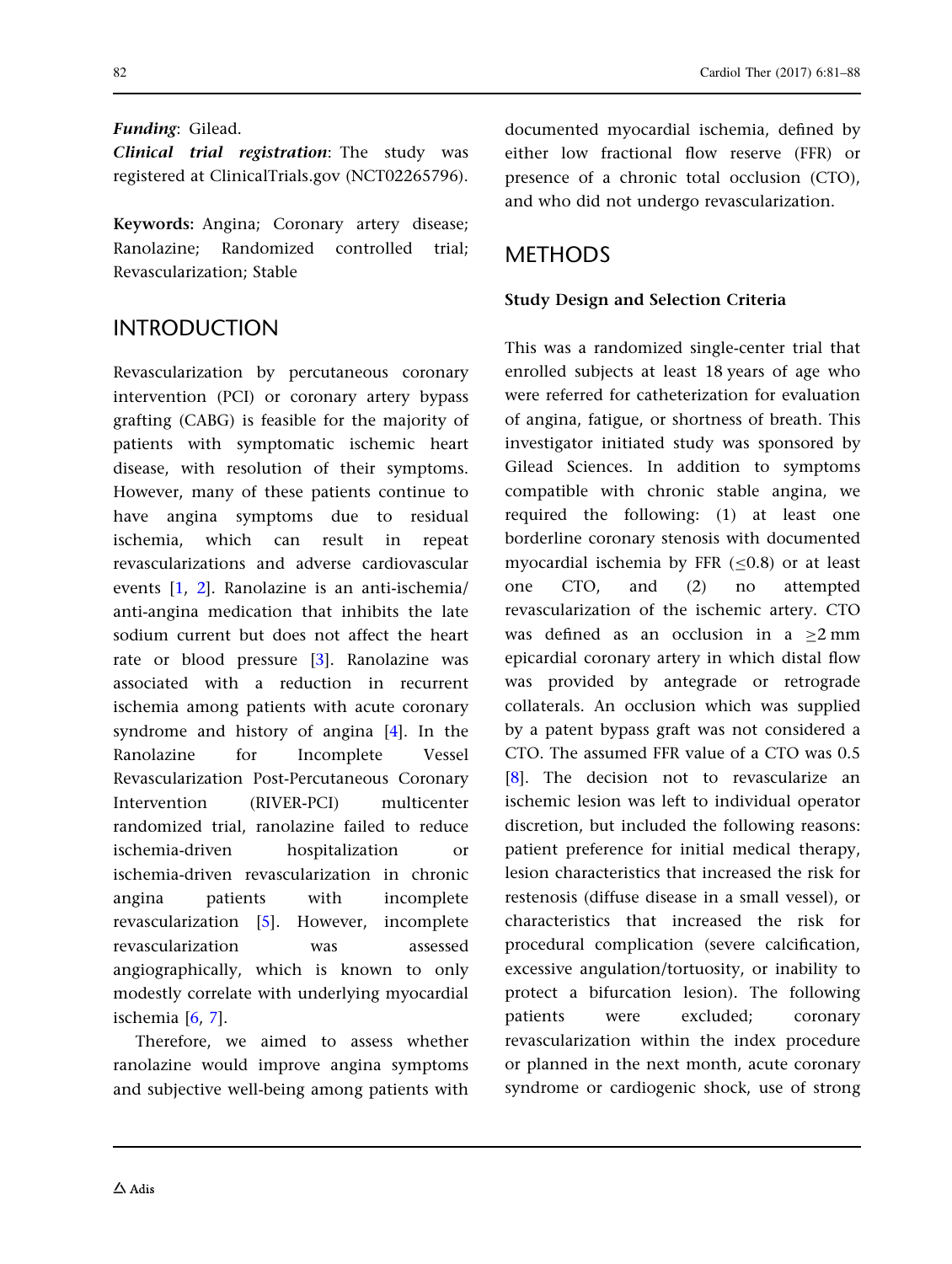inhibitors of CYP3A, use of inducers of CYP3A, liver cirrhosis, severe renal insufficiency (creatinine clearance  $\langle 30 \text{ ml/min}/1.73 \text{ m}^2 \rangle$ , or baseline corrected QT interval >500 ms.

#### Randomization

Eligible subjects were randomly assigned to receive either oral ranolazine 500 mg twice daily for 1 week, then ranolazine 1000 mg twice daily for 15 weeks vs. matching placebo (one tablet twice daily for 1 week, then two tablets twice daily for 15 weeks). Randomization was performed with Excel 2010 utilizing the RAND function. A sample size of 50 was randomized using a simple schema with two levels representing treatment assignments without stratification. Block size was set at 10. Study investigator, patient, and research team were blinded to treatment assignment. The treatment assignment code was kept by research pharmacy.

#### Endpoints and Statistics

The primary end point was change in angina from baseline to 16 weeks as assessed by the Seattle Angina Questionnaire (SAQ) [\[9\]](#page-8-0). Secondary endpoints included subjective well-being, in which subjects were asked, "in the last month, how would you rate your overall feeling of well-being (poor, fair, good, or excellent) [\[10\]](#page-8-0).'' Lastly, the incidence of ischemia-driven hospitalization or catheterization was assessed. Baseline characteristics were described as frequencies for categorical variables and means, with standard deviations, for continuous variables. Student's *t* test, and the  $\chi^2$  test were used for the comparison of the continuous and categorical variables, respectively. Paired  $t$  test was used to compare the changes within a group. Statistical

significance level was defined as  $p < 0.05$ . All statistical analysis was conducted using SAS 9.4 (SAS Institute, Inc., Cary, NC, USA). We conducted power analysis based on the SAQ results measured in a previous study [[11](#page-8-0)]. We hypothesized that patients at baseline would have a mean  $\pm$  SD of  $53 \pm 23$  for physical limitation,  $64 \pm 28$  for angina frequency,  $53 \pm 28$  for angina stability,  $79 \pm 19$  for treatment satisfaction, and  $50 \pm 22$  for disease perception [[2](#page-8-0)]. Assuming a 20% change after follow up 16 weeks, it was estimated that 14-53 patients in each domain would give an 80% of power to detect a statistically significant difference between baseline and follow up  $(\alpha = 0.05)$ .

#### Safety and Ethics

Institutional review board approval was obtained from the University of Florida. The study was registered at ClinicalTrials.gov (NCT02265796). An independent data safety monitor periodically reviewed adverse events to evaluate if there were any potential safety issues. All procedures followed were in accordance with the ethical standards of the responsible committee on human experimentation (institutional and national) and with the Helsinki Declaration of 1964, as revised in 2013. Informed consent was obtained from all patients for being included in the study.

#### RESULTS

Between September 2014 and January 2016, 25 subjects were randomized to ranolazine versus 25 to placebo. Follow-up SAQ was not obtained in four subjects. This was due to one death, and two study withdrawals in the ranolazine group and one study withdrawal in the placebo group.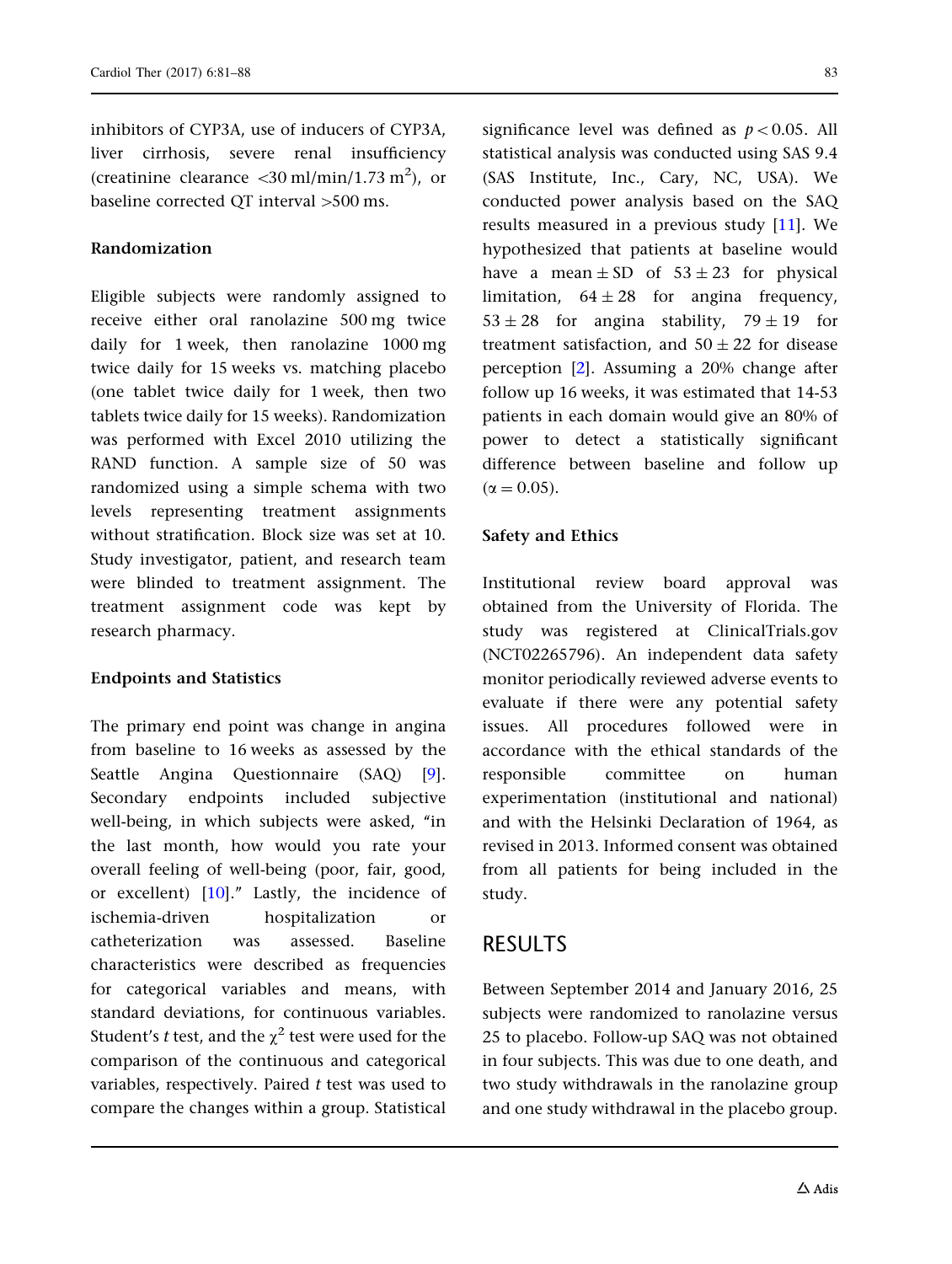|                          | Ranolazine<br>$(n = 25)$ | Placebo<br>$(n = 25)$ | p value |
|--------------------------|--------------------------|-----------------------|---------|
| Past medical history (%) |                          |                       |         |
| Hypertension             | 100                      | 100                   | >0.99   |
| Hyperlipidemia           | 64                       | 67                    | 0.83    |
| Diabetes mellitus        | 55                       | 63                    | 0.58    |
| On insulin               | 18                       | 29                    | 0.50    |
| $h/\alpha$ PCI           | 77                       | 54                    | 0.10    |
| $h/\alpha$ CABG          | 32                       | 25                    | 0.61    |

Table 1 Baseline characteristics

 $CABG$  coronary artery bypass grafting,  $h/o$  history of, PCI percutaneous coronary intervention

The most common reason for anatomic eligibility was chronic total occlusion that was present in 72%, while the remainder had myocardial ischemia documented by FFR (mean FFR value was  $0.57 \pm 0.12$ ). The mean age was 67 years  $\pm$  9 years, mean left ventricular ejection fraction was  $53 \pm 11$ %, and mean left ventricular end diastolic pressure was 12  $\pm$  5 mmHg. Sixty-eight percent of subjects were on two or more anti-angina therapies at baseline (80% on a beta-blocker, 60% on a long-acting nitrate, and 35% on a calcium channel antagonist). Additional baseline characteristics are provided in Table 1.

Discontinuation of study medication occurred in 32% (eight of 25) of the ranolazine group at a mean of  $55 \pm 46$  days (median, 46 days) versus 36% (nine of 25) of the placebo group at a mean of  $31 \pm 27$  days (median, 31 days) ( $p > 0.05$ ). Dizziness or impaired memory was reported in 20% (five of 25) of the ranolazine group versus 12% (three of 25) in the placebo group  $(p>0.05)$ . Other reasons for drug discontinuation in the ranolazine arm included: tiredness (one patient), started on another QT prolonging

medication (i.e., primidone), and one patient stopped the medication for no clear reason.

By intention-to-treat, 46 subjects had baseline and follow-up SAQ data completed at 16 weeks. Three out of five SAQ domains improved from baseline to follow-up in both groups (Angina Stability, Angina Frequency, and Quality of Life); however, there was no difference between the treatment and placebo groups (Table [2](#page-6-0)). There was no within-group change in Physical Limitation, or Treatment Satisfaction (Table [2\)](#page-6-0). There was also no change in subjective well-being over the follow-up period (Table [3](#page-7-0)). The results were similar among 33 subjects that completed study medication.

At 16 weeks, the incidence of ischemia-driven hospitalization or catheterization was three out of 25 in the ranolazine group versus five out of 25 in the placebo group ( $p > 0.05$ ).

### DISCUSSION

Among patients with documented myocardial ischemia (mean  $FFR = 0.57$ ) and no attempted revascularization, ranolazine failed to improve angina symptoms or subjective well-being compared with placebo. Findings were the same by intention-to-treat analysis and also among the cohort that completed their treatment assignment. As a secondary outcome, incidence of ischemia-driven hospitalization or catheterization was similar between treatment groups. Discontinuation of study medication was high, but similar between groups and there was no appreciable difference in adverse events between treatment groups.

Lack of benefit could be due to good background medical therapy (68% on two or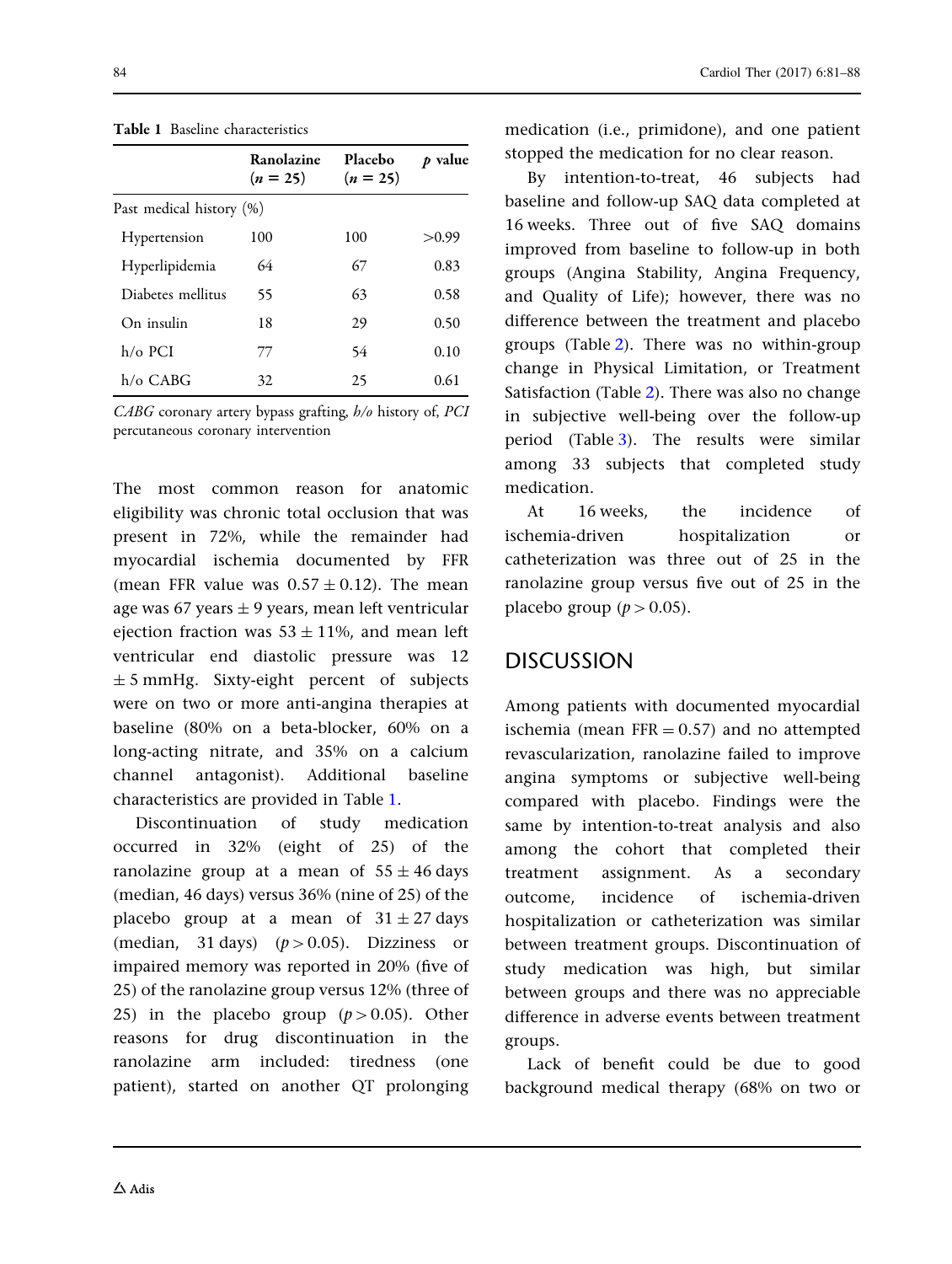| Questionnaire<br>domains | Seattle Angina Ranolazine ( $n = 22$ ) Placebo ( $n = 24$ )     |             | Intention-to-treat<br>analysis, between-gro<br>difference $(n = 46)$ |
|--------------------------|-----------------------------------------------------------------|-------------|----------------------------------------------------------------------|
| Physical limitation      |                                                                 |             |                                                                      |
| Baseline                 | $48 \pm 25$                                                     | $50 \pm 20$ |                                                                      |
| 16 weeks                 | $40 \pm 19$                                                     | $60 \pm 24$ |                                                                      |
| Change <sup>*</sup>      | $-7 \pm 27$ ( $p = 0.31$ ) $6 \pm 20$ ( $p = 0.22$ ) $p = 0.12$ |             |                                                                      |
| Angina stability         |                                                                 |             |                                                                      |
| Baseline                 | $39 \pm 28$                                                     | $37 \pm 28$ |                                                                      |
|                          |                                                                 |             |                                                                      |

<span id="page-6-0"></span>

On treatment analysis,

| Questionnaire<br>domains |                                                                  |                                      | analysis, between-group<br>difference $(n = 46)$ | between-group<br>difference $(n = 33)$ |  |  |
|--------------------------|------------------------------------------------------------------|--------------------------------------|--------------------------------------------------|----------------------------------------|--|--|
| Physical limitation      |                                                                  |                                      |                                                  |                                        |  |  |
| Baseline                 | $48 \pm 25$                                                      | $50 \pm 20$                          |                                                  |                                        |  |  |
| 16 weeks                 | $40 \pm 19$                                                      | $60 \pm 24$                          |                                                  |                                        |  |  |
| Change*                  | $-7 \pm 27$ ( $p = 0.31$ )                                       | $6 \pm 20$ ( $p = 0.22$ ) $p = 0.12$ |                                                  | $p = 0.13$                             |  |  |
| Angina stability         |                                                                  |                                      |                                                  |                                        |  |  |
| Baseline                 | $39 \pm 28$                                                      | $37\pm28$                            |                                                  |                                        |  |  |
| 16 weeks                 | $58\pm26$                                                        | $55 \pm 27$                          |                                                  |                                        |  |  |
| Change <sup>*</sup>      | $19 \pm 36$ ( $p = 0.025$ )                                      | $18 \pm 32$<br>$(p = 0.0093)$        | $p = 0.94$                                       | $p = 0.78$                             |  |  |
| Angina frequency         |                                                                  |                                      |                                                  |                                        |  |  |
| Baseline                 | $65 \pm 24$                                                      | $64 \pm 23$                          |                                                  |                                        |  |  |
| 16 weeks                 | $81 \pm 23$                                                      | $80\pm24$                            |                                                  |                                        |  |  |
| Change                   | $16 \pm 36$ ( $p = 0.055$ )                                      | $15 \pm 27$<br>$(p = 0.0095)$        | $p = 0.98$                                       | $p = 0.66$                             |  |  |
| Treatment satisfaction   |                                                                  |                                      |                                                  |                                        |  |  |
| Baseline                 | $80 \pm 19$                                                      | $85 \pm 18$                          |                                                  |                                        |  |  |
| 16 weeks                 | $77 \pm 26$                                                      | $82 \pm 22$                          |                                                  |                                        |  |  |
| Change                   | $-4 \pm 26$ ( $p = 0.52$ ) $-3 \pm 26$ ( $p = 0.64$ ) $p = 0.89$ |                                      |                                                  | $p = 0.70$                             |  |  |
| Quality of life          |                                                                  |                                      |                                                  |                                        |  |  |
| Baseline                 | $37\pm24$                                                        | $45\pm27$                            |                                                  |                                        |  |  |
| 16 weeks                 | $56 \pm 29$                                                      | $63 \pm 28$                          |                                                  |                                        |  |  |
| Change                   | $21 \pm 32$ ( $p = 0.0067$ ) $18 \pm 31$                         | $(p = 0.0083)$                       | $p = 0.76$                                       | $p = 0.74$                             |  |  |

\*Within-group difference

more anti-angina therapies at baseline) versus relative ineffectiveness of ranolazine as an anti-angina agent [[12](#page-8-0)]. There was also a strong placebo effect. For example, subjects randomized to placebo experienced a six-unit improvement in angina stability, a 15-unit improvement in angina frequency, and an 18-unit improvement in quality of life.

Inadequate power also remains a possible explanation for the lack of association between ranolazine and angina measures. While anti-angina therapy is an important treatment strategy among patients with ischemic heart disease [\[13\]](#page-9-0), PCI has been shown to provide greater angina relief compared with optimal medical therapy [\[14\]](#page-9-0).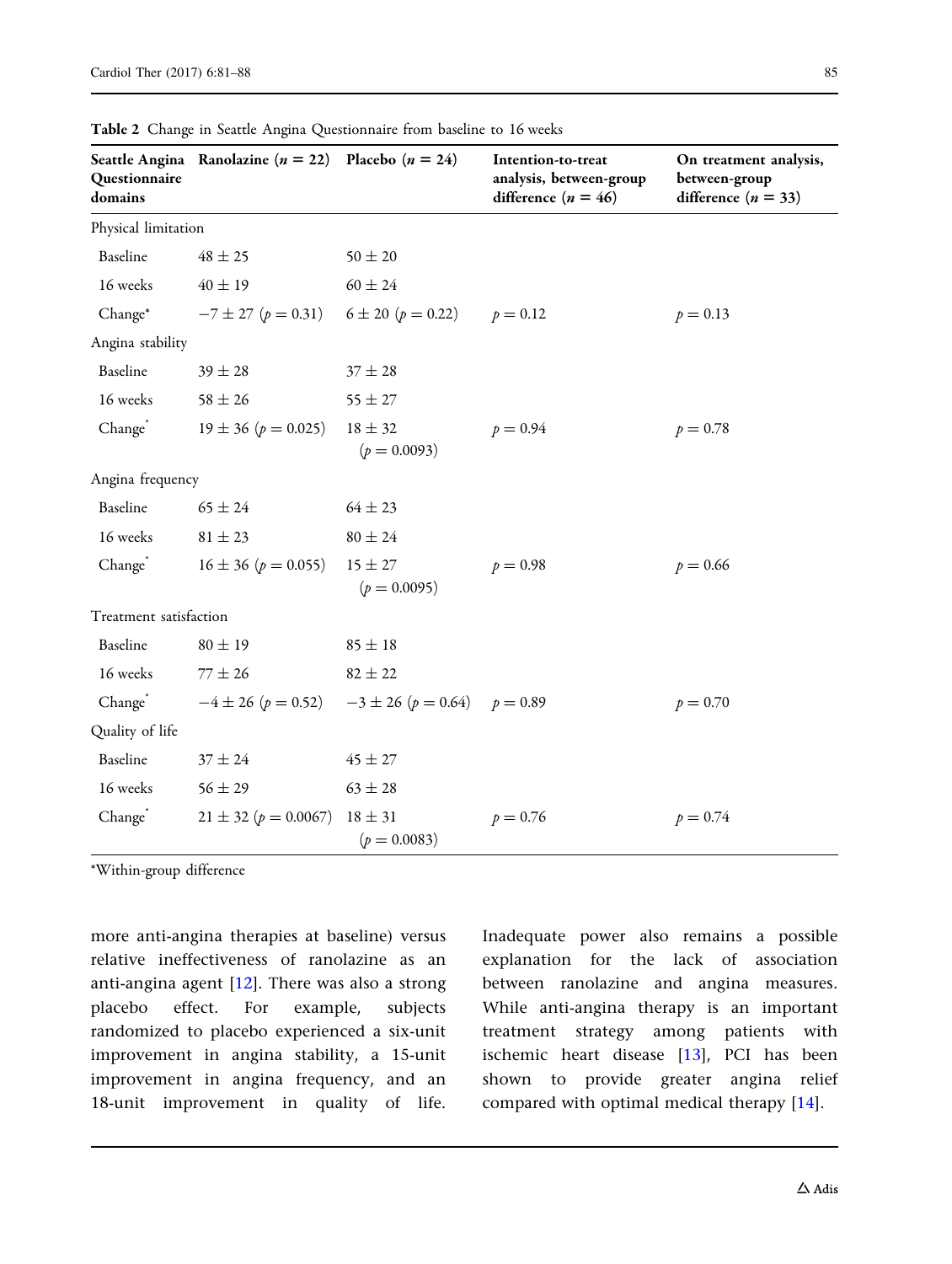| Subjective well-being<br>categories | Ranolazine ( $n = 22$ ) | Placebo $(n = 24)$    | Between-group<br>difference $(p$ value) |  |  |
|-------------------------------------|-------------------------|-----------------------|-----------------------------------------|--|--|
| Excellent/good (%)                  |                         |                       |                                         |  |  |
| Baseline                            | 40                      | 24                    |                                         |  |  |
| 16 weeks                            | 50                      | 42                    |                                         |  |  |
| Change                              | 10 ( $p = 0.50$ )       | 18 ( $p = 0.19$ )     | 0.58                                    |  |  |
| Fair/poor (%)                       |                         |                       |                                         |  |  |
| Baseline                            | 56                      | 68                    |                                         |  |  |
| 16 weeks                            | 46                      | 42                    |                                         |  |  |
| Change*                             | $-11$ ( $p = 0.48$ )    | $-26$ ( $p = 0.067$ ) | 0.80                                    |  |  |

<span id="page-7-0"></span>Table 3 Change in subjective well-being from baseline to 16 weeks

\*Within-group difference

At the time this study was designed, RIVER-PCI was actively enrolling. Our findings were similar to the overall negative findings of the later reported RIVER-PCI trial [\[5\]](#page-8-0). In addition, among 864 patients enrolled with a chronic total occlusion in the RIVER-PCI trial, ischemia-driven revascularization or ischemia-driven hospitalization occurred in 27% of the ranolazine group versus 30% of the placebo group ( $HR = 0.95$ , 9[5](#page-8-0)% CI 0.74–1.22,  $P_{\text{interaction}} = 0.91$  [5]. This group is most similar to the characteristics of our study participants. There was also no improvement in angina burden from ranolazine versus placebo in the overall RIVER-PCI trial [\[15](#page-9-0)]. This study was intended to be a pilot study to investigate for any potential benefit in this patient population, and in so doing to estimate the sample size needed for a definitive study. However, given the lack of benefit in the present study, a larger study is not planned.

This study has some limitations. The primary outcome was relatively subjective; however, SAQ has been previously validated and is widely used in ischemic heart disease studies. In addition, a large proportion of patients discontinued the study medication; however, the rate of discontinuation was the same between study drug and placebo. The small sample size might have decreased to study power to detect statistically significant differences between both groups. Additionally, there was no difference in the intention-to-treat analysis versus the on-treatment analysis.

## CONCLUSIONS

In conclusion, among subjects with chronic stable angina and documented myocardial ischemia, ranolazine did not improve the frequency of angina or subjective well-being at 16 weeks.

## ACKNOWLEDGMENTS

Sponsorship for this study was funded by Gilead. No funding or sponsorship was received publication of this article. All named authors meet the International Committee of Medical Journal Editors (ICMJE) criteria for authorship for this manuscript, take responsibility for the integrity of the work as a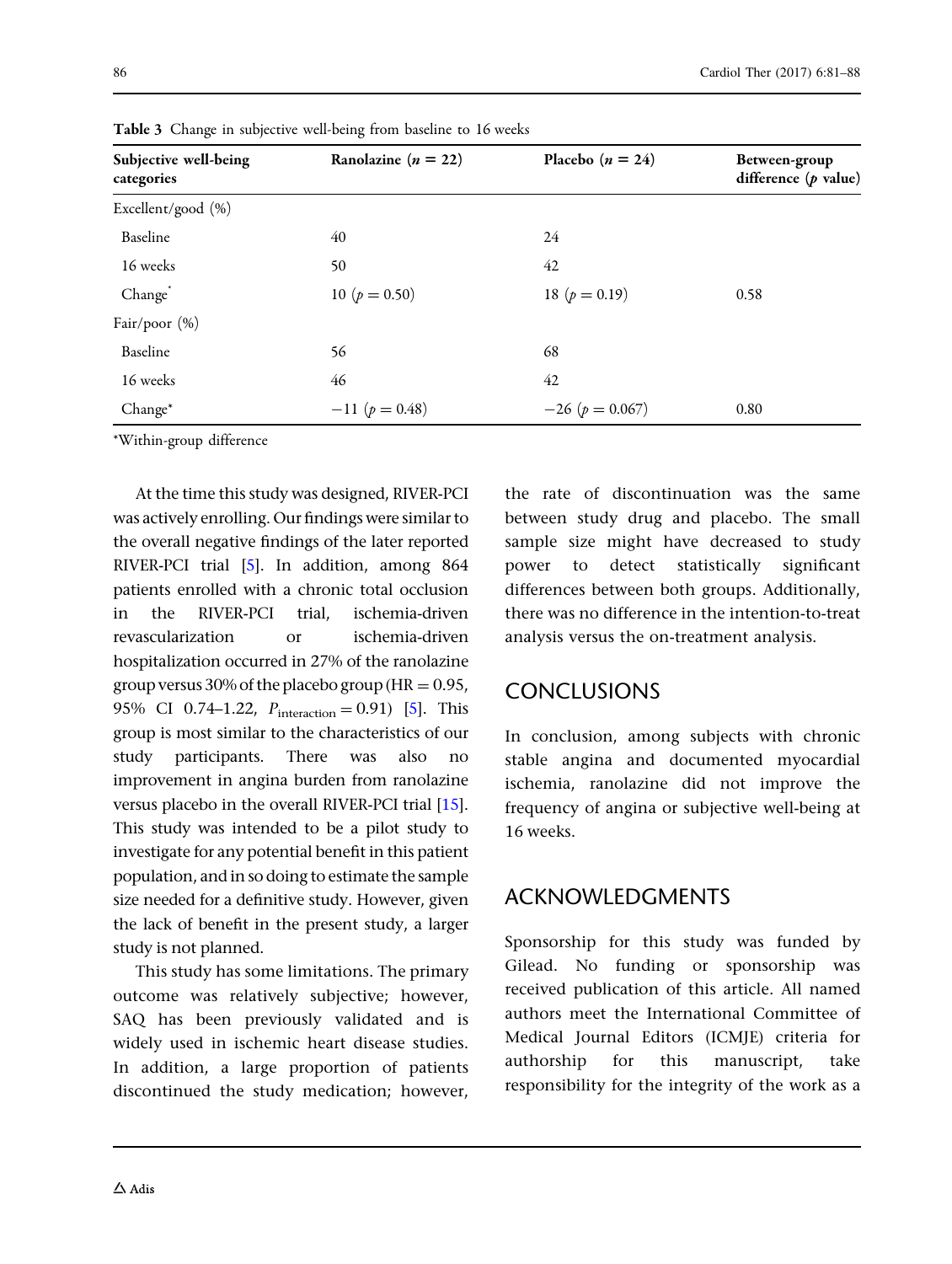<span id="page-8-0"></span>whole, and have given final approval for the version to be published.

Disclosure. Anthony A. Bavry discloses the following relationship—Honorarium from American College of Cardiology. Ki E. Park, Calvin Y. Choi, Ahmed N. Mahmoud, Xuerong Wen and Islam Y. Elgendy have nothing to disclose.

Compliance with ethics guidelines. All procedures followed were in accordance with the ethical standards of the responsible committee on human experimentation (institutional and national) and with the Helsinki Declaration of 1964, as revised in 2013. Informed consent was obtained from all patients for being included in the study.

Data availability. The datasets during and/ or analyzed during the current study are available from the corresponding author on reasonable request.

Open Access. This article is distributed under the terms of the Creative Commons Attribution-NonCommercial 4.0 International License ([http://creativecommons.org/licenses/](http://creativecommons.org/licenses/by-nc/4.0/) [by-nc/4.0/\)](http://creativecommons.org/licenses/by-nc/4.0/), which permits any noncommercial use, distribution, and reproduction in any medium, provided you give appropriate credit to the original author(s) and the source, provide a link to the Creative Commons license, and indicate if changes were made.

## **REFERENCES**

1. Hannan EL, Wu C, Walford G, et al. Incomplete revascularization in the era of drug-eluting stents: impact on adverse outcomes. JACC Cardiovasc Interv. 2009;2:17–25.

- 2. Rosner GF, Kirtane AJ, Genereux P, et al. Impact of the presence and extent of incomplete angiographic revascularization after percutaneous coronary intervention in acute coronary syndromes: the acute catheterization and urgent intervention triage strategy (ACUITY) trial. Circulation. 2012;125:2613–20.
- 3. Saad M, Mahmoud A, Elgendy IY, Richard Conti C. Ranolazine in cardiac arrhythmia. Clin Cardiol. 2016;39:170–8.
- 4. Morrow DA, Scirica BM, Karwatowska-Prokopczuk E, et al. Effects of ranolazine on recurrent cardiovascular events in patients with non-ST-elevation acute coronary syndromes: the MERLIN-TIMI 36 randomized trial. JAMA. 2007;297:1775–83.
- 5. Weisz G, Genereux P, Iniguez A, et al. Ranolazine in patients with incomplete revascularisation after percutaneous coronary intervention (RIVER-PCI): a multicentre, randomised, double-blind, placebo-controlled trial. Lancet. 2016;387:136–45.
- 6. Elgendy IY, Conti CR, Bavry AA. Fractional flow reserve: an updated review. Clin Cardiol. 2014;37:371–80.
- 7. Elgendy IY, Choi C, Bavry AA. The impact of fractional flow reserve on revascularization. Cardiol Ther. 2015;4:191–6.
- 8. De Bruyne B, Pijls NH, Kalesan B, et al. Fractional flow reserve-guided PCI versus medical therapy in stable coronary disease. N Engl J Med. 2012;367:991–1001.
- 9. Spertus JA, Winder JA, Dewhurst TA, et al. Development and evaluation of the Seattle Angina Questionnaire: a new functional status measure for coronary artery disease. J Am Coll Cardiol. 1995;25:333–41.
- 10. Ried LD, Tueth MJ, Handberg E, Nyanteh H. Validating a self-report measure of global subjective well-being to predict adverse clinical outcomes. Qual Life Res. 2006;15:675–86.
- 11. Dougherty CM, Dewhurst T, Nichol WP, Spertus J. Comparison of three quality of life instruments in<br>stable angina pectoris: Seattle Angina stable angina pectoris: Seattle Questionnaire, short form health survey (SF-36), and quality of life index-cardiac version III. J Clin Epidemiol. 1998;51:569–75.
- 12. Elgendy IY, Winchester DE, Pepine CJ. Experimental and early investigational drugs for angina pectoris. Expert Opin Investig Drugs. 2016;25:1413–21.